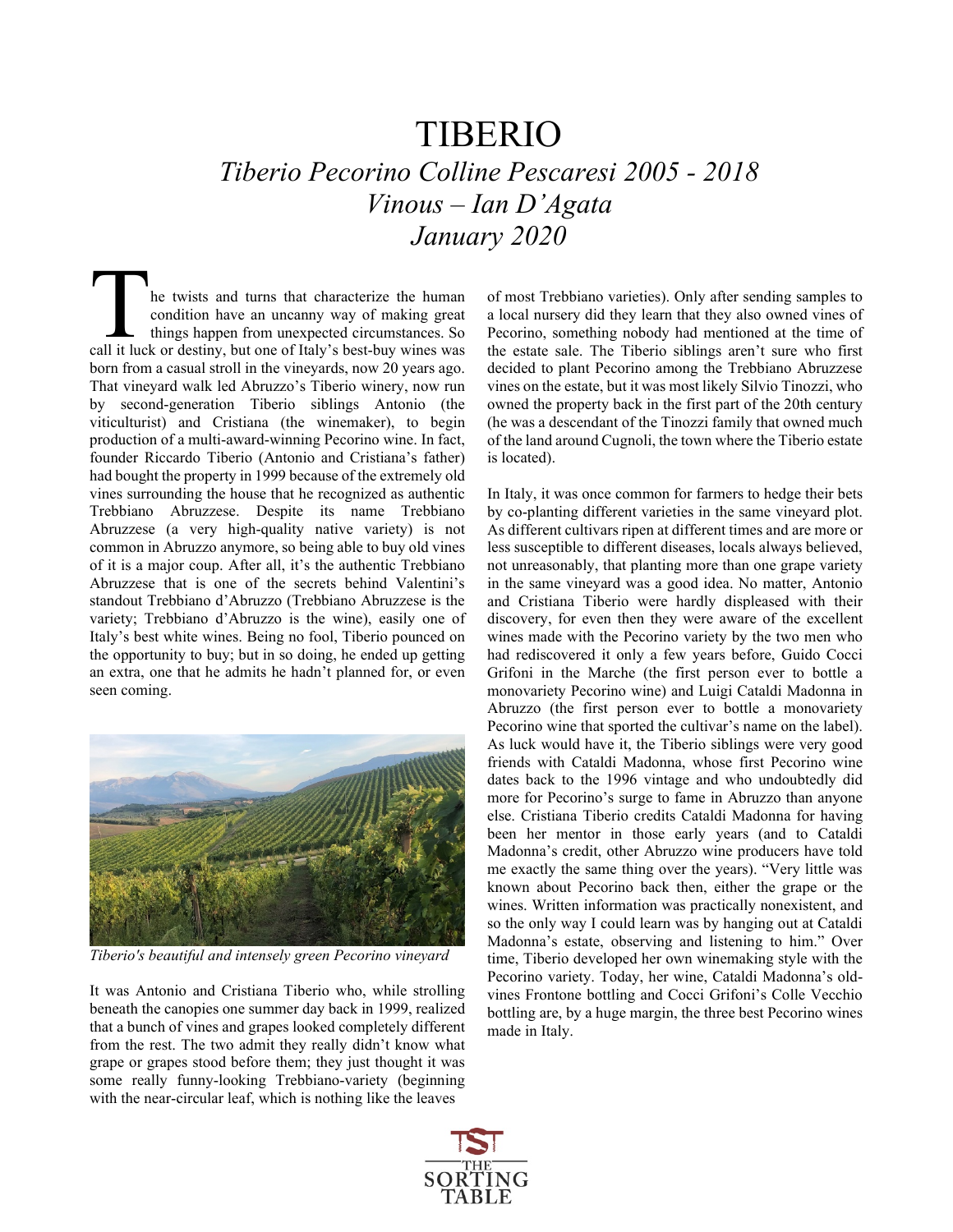

*Pecorino hiding in the cool shady canopy provided by its many round leaves*

Pecorino is a mountain variety that requires long, cool growing seasons to ripen fully and to give truly complex wines. Unfortunately, the popularity and very strong sales of its wines have been such that people have taken to planting it anywhere, even in much-too-warm flatland and seaside areas. Pecorino grapes are able to pack in sugar quickly, and in such warm habitats the harvest needs to take place far too early in the season (often by the middle to the end of the summer) in order to avoid making jammy wines sporting 15% alcohol or more. Thick-skinned and small-berried, Pecorino is at once rustic and resistant (an example of a grape well adapted to its cold mountain environment), but those small berries and the sterile basal buds do not allow large wine volumes to be made, which is the main reason the variety had been abandoned before Cocci Grifoni rediscovered it. (New clones are much more fertile and more productive than older biotypes.) Pecorino prefers clay-rich, hillside soils that are not especially rich in lime, and rootstocks that don't push vigor are best.



*Quarmari,Tiberio's majestic Abruzzo shepherd dog, stands guard at the estate entry*

Today, the Tiberio Pecorino is a single-vineyard wine. The vineyard was planted in 2000 and 2001 with massal selections of old Pecorino vines that Antonio and Cristiana Tiberio sourced from one vineyard after scouring all of their Trebbiano Abruzzese vineyards in 1999. Ultimately, the siblings found that the Pecorino had been planted in only one plot of what are now 60-year-old Trebbiano Abruzzese vines located right behind the estate's main house (in other words, not among the 80- to 90-year-old vines used to make the estate's top wine, the Trebbiano d'Abruzzo Fonte Canale). The Pecorino vineyard, now 3.8 hectares large, was originally planted with a single biotype of Pecorino (in other words, the plants all looked more or less the same and behaved similarly), but after almost 20 years, thanks to ongoing climate change and differences in the geology and soil structure within the vineyard, mutations have taken place among the grapevines and there are now six recognizably different Pecorino biotypes living in the vineyard (though three types are the most common). Cristiana Tiberio told me that over the last few years they have been performing separate microvinifications of each Pecorino biotype, so as to learn what each can give wine-wise; and while for the moment a blend of the biotypes appears to give the best possible result, Tiberio believes that one biotype in particular seems to give a superior wine to the other five. Whether in the future the family will move to bottle a second Pecorino wine with just that one biotype requires more study and further vintages.

While Cataldi Madonna likes to use dry ice to save the aromatic precursors of the Pecorino variety (and therefore makes extremely thiol-rich wines that have much in common with those made with the Sauvignon Blanc grape), Tiberio does not. The Pecorino grapes are picked at sunrise in the cool morning air (before temperatures rise but after the nighttime humidity has resolved), then destemmed; no pressing occurs and the juice run-off is collected by gravity. Vinification takes place in temperature-controlled steel tanks without any bâtonnage or pump-overs (the Pecorino variety is so rich in polyphenols and glycerol that Tiberio finds those techniques result in too fat and heavy a wine). Only native yeasts from the Pecorino vineyard have been used since the 2013 vintage. The wine goes through full malolactic fermentation, as Pecorino is a high-acid variety and so are its wines (these usually clock in at 7 g/L total acidity with pH values as low as 2.7–2.9, depending on the vintage). Stainless steel tanks are also the aging vessel of choice; after six to eight months in the tanks and another three to four months in bottle, the wine goes on sale.



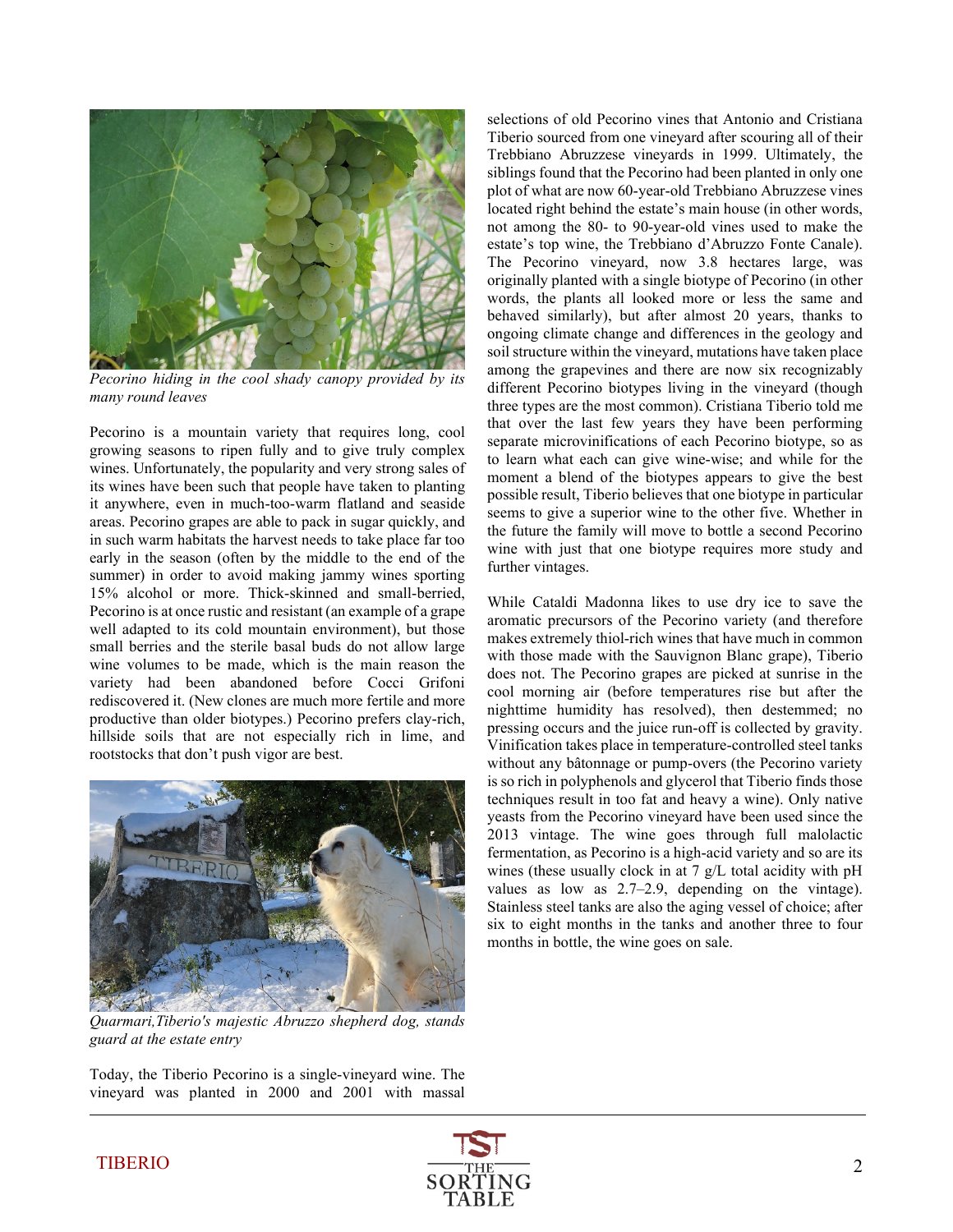

Over the last two years I have tasted through three different verticals of this wine. Each time, the wines presented similar characteristics with recognizable vintage-related differences in all three tastings. For the most part, a good Pecorino wine will always evoke white stone and fresh citrus fruit (especially lime), lemon curd, lemongrass, sage and rosemary. Wines that suggest very ripe tropical fruit, vanilla and spices should be considered atypical; they are most often the product of industrial yeasts or planting in less-than-ideal habitats. Pecorino is always a texturally rich wine and never too shy in alcohol, as the variety accumulates sugar with ease. Tiberio's wine ranges from 13.5 to 14% alcohol by volume, and though Pecorino can easily become heavy and blowsy in the hands of lesser winemakers, I find that Tiberio's trademark style of very refined, high-acid but graceful wines is almost always recognizable in her Pecorino wines as well.

## **2018 Tiberio Pecorino (Colline Pescaresi)**

Luminous yellow, with just a hint of a pale green tinge. The lively nose offers aromas of lemon, lime and minerals, nicely lifted by lemon verbena and jasmine notes. Then steely and boasting noteworthy clarity and cut to the fresh lime, guava and green apple flavors. Closes juicy and with a laser-like acidity extending a hint of wild fennel on the long back end. Easily the best Pecorino wine Tiberio has made in the last few years 2021-2028 **(93+)**

#### **2017 Tiberio Pecorino (Colline Pescaresi)**

Medium-deep bright yellow. Ripe aromas and flavors of pear, papaya and apple, complicated by a whisper of wild herbs. Suave and mellow on the long finish, this has just enough acid lift to avoid coming off as heavy. Offers plenty of early appeal, but lacks the usually nuanced, lifted personality this wine boasts in the best vintages. 2019-2023 **(89)**

## **2016 Tiberio Pecorino (Colline Pescaresi)**

Bright medium yellow. Ripe aromas of orange jam, poached pear, apple jelly and honey are lifted by a lively and nicely perfumed orange zest note. Suave and exotic in the mouth, with an oily texture and a round mouthfeel to the ripe orchard and citrus fruit flavors. Closes long and smooth.

2019-2023 **(91)**

# **2015 Tiberio Pecorino (Colline Pescaresi)**

Vivid green-tinged straw-yellow. Aromas of yellow melon, rosemary and sage on the expressive nose, complicated by nuances of almond and hazelnut paste. Then richer in the mouth, offering ripe but lively flavors of yellow melon, orange peel and balsamic oils. Finishes very long and suave. Outstanding, varietally accurate Pecorino wine in what was a difficult year: very hot and dry at the start of the growing season, but even more so in late August and September. This led to a slightly earlier-than-usual Pecorino harvest (in one pass, on August 25); nevertheless, this wine is remarkably fresh and vibrant. Well done.

2019-2026 **(94)**

## **2014 Tiberio Pecorino (Colline Pescaresi)**

Vivid straw-yellow. Discreet but precise aromas of white peach, lime and sage on the crisp, varietally accurate nose. Then lively and juicy, showing a strong saline note to the white peach and orchard fruit flavors. Closes very long and smooth, displaying outstanding clarity. This isn't the most concentrated Pecorino wine Tiberio has ever made, but it showcases lovely acid/sugar balance and is a remarkably strong showing for a very difficult year. In fact, the 2014 vintage was one of the wettest in memory, but the white wines, though lacking in staying power, turned out better than anticipated. The main problem was the rain, which fell throughout the growing season and never let up, harvest time included. Tiberio harvested on September 9, and the grape skins were mostly in good shape. 2019-2022 **(92)**

#### **2013 Tiberio Pecorino (Colline Pescaresi)**

Pale yellow. Yellow fruits, kiwi and crushed white flowers on the nose, along with mineral and diesel fuel nuances. Tactile, youthfully chewy and remarkably pure, boasting noteworthy mineral precision and impressive acid/sugar balance. The rising finish lingers nicely, echoing long on the aftertaste with hints of chamomile, anise, lime and white peach. This was the first vintage in which Tiberio used only the native vineyard yeasts, switching away from the commercial yeasts that the estate had employed up until then. 2019-2024 **(94)**